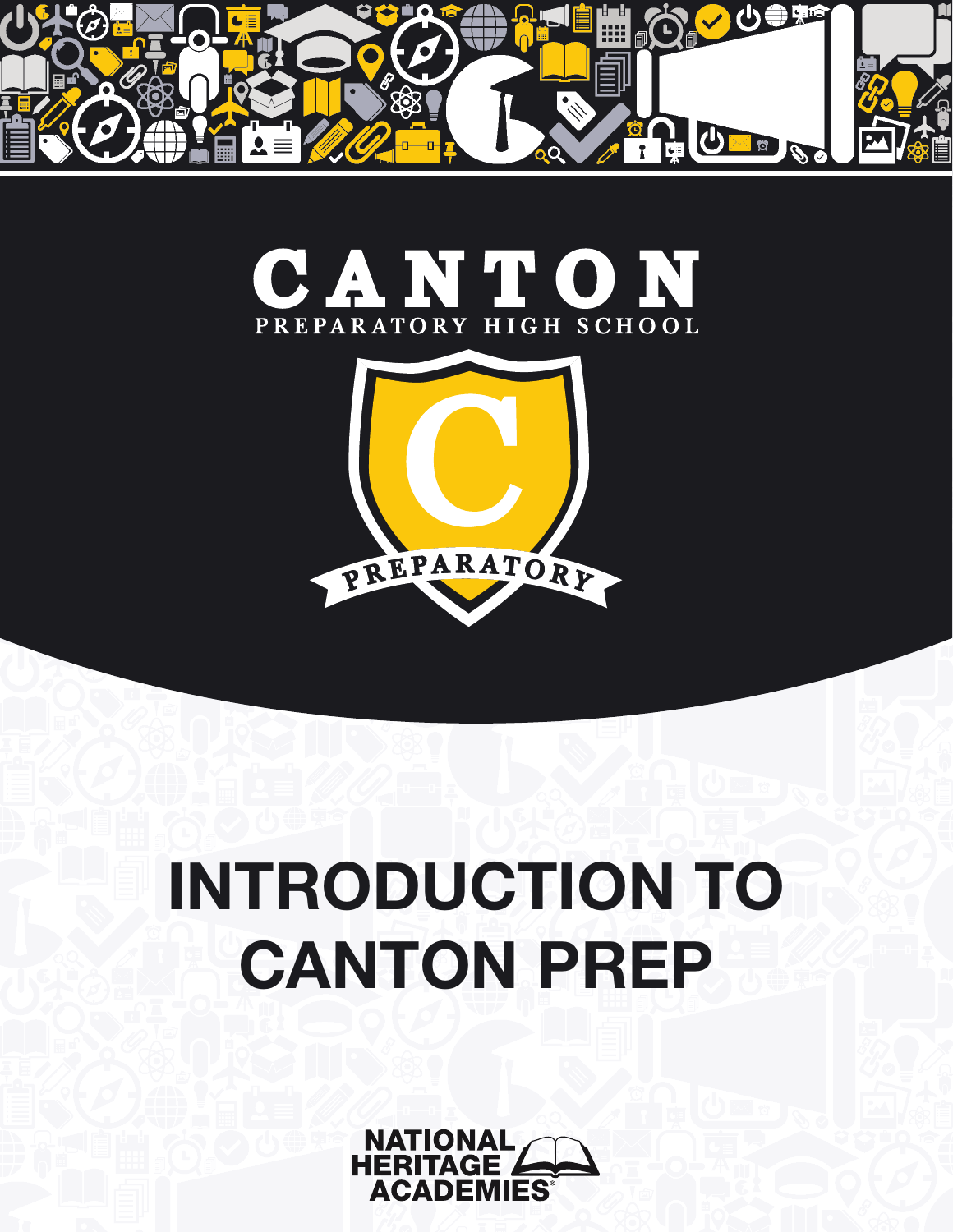## **CANTON**<br>PREPARATORY HIGH SCHOOL



## **OPPORTUNITY**

Canton Prep will offer a comprehensive middle school program to Canton and South Canton Charter Academy seventh- and eighth-grade students in Fall 2021.

## EARLY COLLEGE

Canton Prep's Early College Program offers a five-year educational plan that allows students to earn both a high school diploma and up to an associate degree (60+ credits) tuition-free! Students attend grades nine through twelve, plus a fifth year.

## **CULTURE**

We will offer a comprehensive middle school program that addresses each area of development – physical, cognitive, emotional, social, and moral. This includes:

- Support and relationships (peer mentors, advisory classes, college coach, college counselor, clubs, and teams)
- Community building and community service
- Academic advancement
- Moral Focus
- Scheduled weekly tutoring

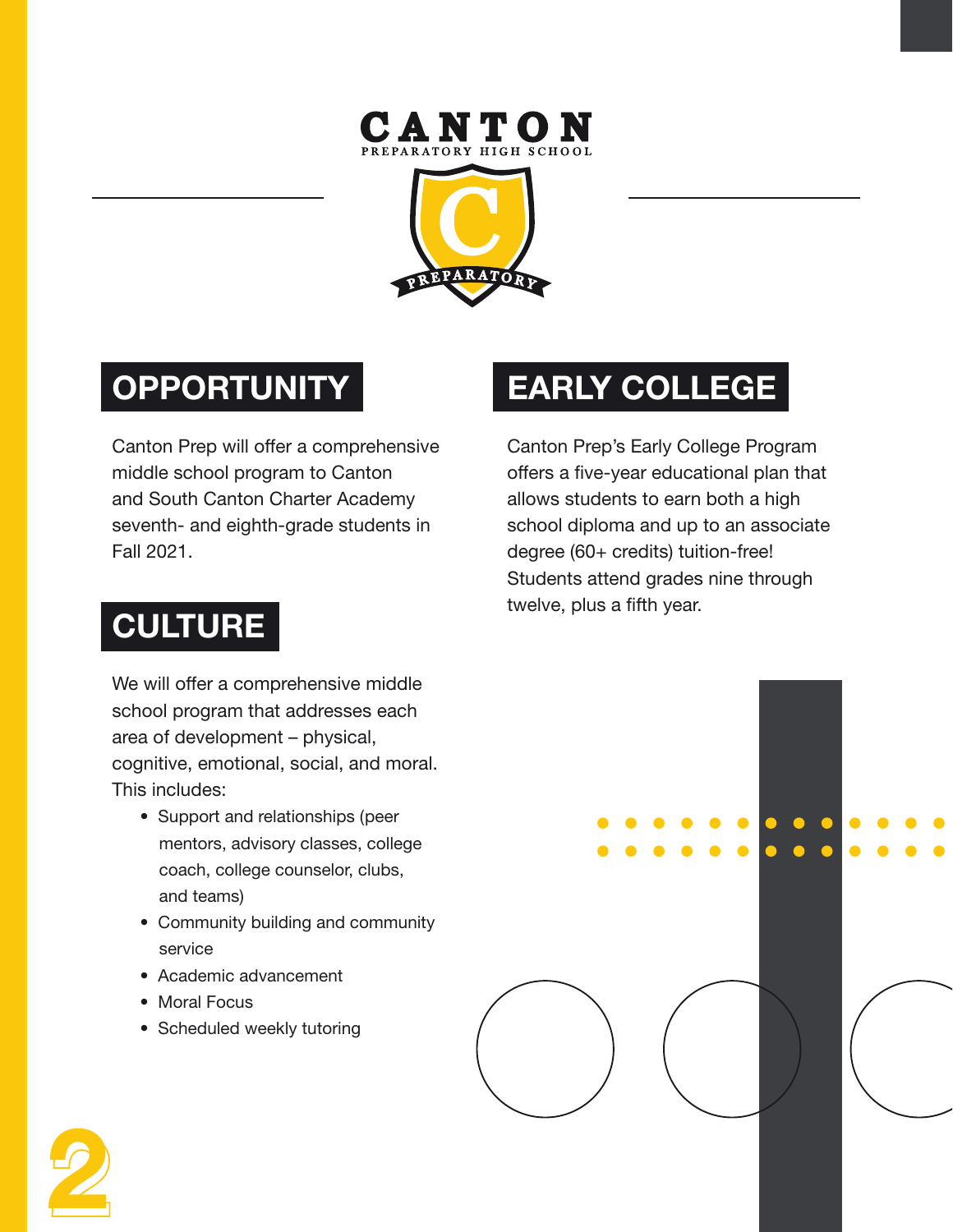## CANTON PREP OVERVIEW

## READY FOR COLLEGE. PREPARED FOR LIFE.

Early College Program. Earn up to 60 college credits and an associate degree for free.

Ranked the #6 charter high school in Michigan by U.S. News & World Report in 2019.

Students earned \$2.2 million in college scholarships in 2020.

Class sizes capitalize on student growth, individualized support, and tutoring.

Moral Focus program supports character growth.

AP and dual-enrollment courses available.

All students are accepted to a four-year college prior to graduation.

Students complete 60 hours of community service with many students averaging well over 100 hours.

Each student is provided with a Chromebook.

Canton Prep graduates have gone to:

- Central Michigan University
- Eastern Michigan University
- Grand Valley State University
- Illinois Institute of Technology
- Michigan State University
- Michigan Technological University
- Oakland University
- Saginaw Valley State University
- University of Michigan
- Wayne State University
- Western Michigan University

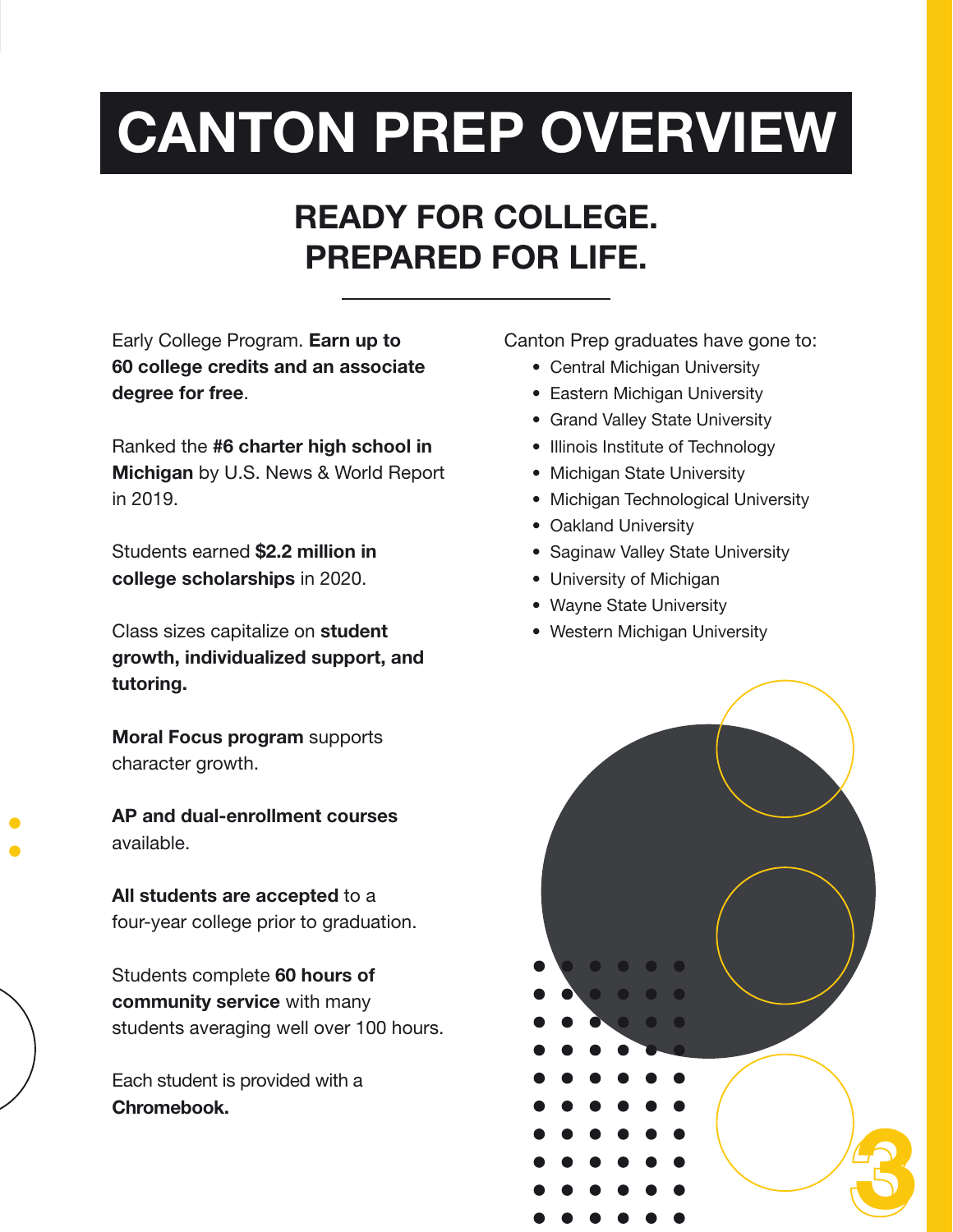

### EARLY COLLEGE PROGRAM: EARN AN ASSOCIATE DEGREE FOR FREE

We're proud to introduce our **Early** College Program — a five-year educational plan that allows your student to complete high school and go on to earn an associate degree or certificate – tuition-free.

#### WHY EARLY COLLEGE?

In addition to earning up to 60 college credits and an associate degree for free, research proves that high school students who enroll in early college programs are more likely to:

- Graduate high school
- Report a positive school experience
- Have expanded career opportunities upon program completion
- Successfully transition to college
- Complete their degree
- Graduate with less student loan debt

#### WHAT MAKES OUR PROGRAM DIFFERENT?

While some high schools may offer early college programs, oftentimes they are limited to a single professional track or certification. We've designed a program that offers multiple pathways for students vs. prematurely limiting their options.

#### WHAT WE PROVIDE

#### A comprehensive support team

From building a personalized pathway to providing ongoing support well into their fifth year, your child will have experienced guides helping them navigate every step of their Early College experience. This support team will include school counselors and advisors, an academic coach, and faculty members.

#### Monitoring and communication

The Early College program also includes academic support to ensure your child is maintaining academic standards. We will also provide regular parent updates.

#### GET STARTED

If you think Early College may be right for your student, join us for a meeting. Our principal, school counselor, and a representative from the college will be on-hand to answer your questions. Please contact us to find out more.

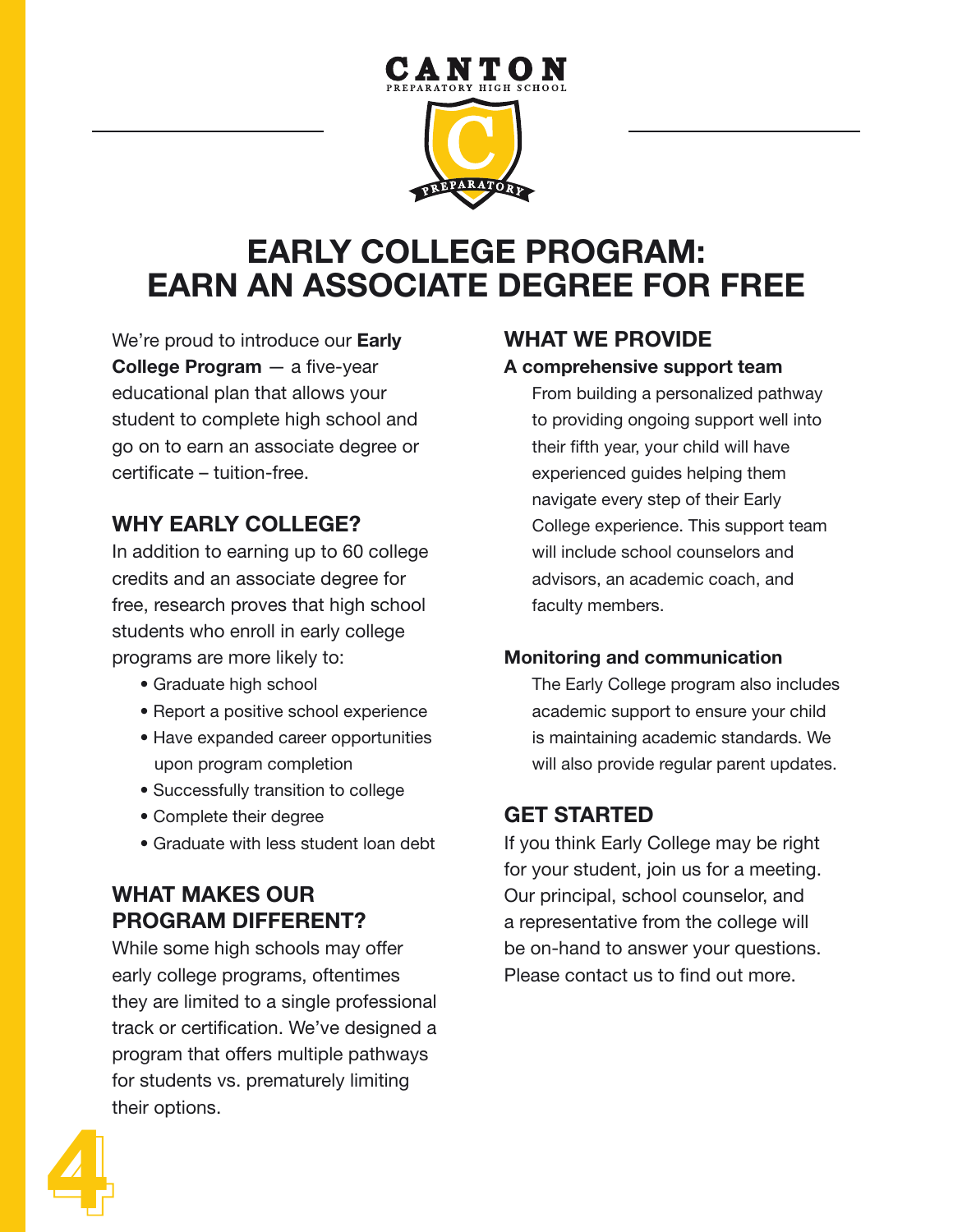## EARLY COLLEGE PROGRESSION

#### Students will...

- **1** Apply at the end of 9th grade
- 2 Begin adding college courses to their schedule in 10th grade
- 3 Increase courses to a full-time college course load in their fifth year

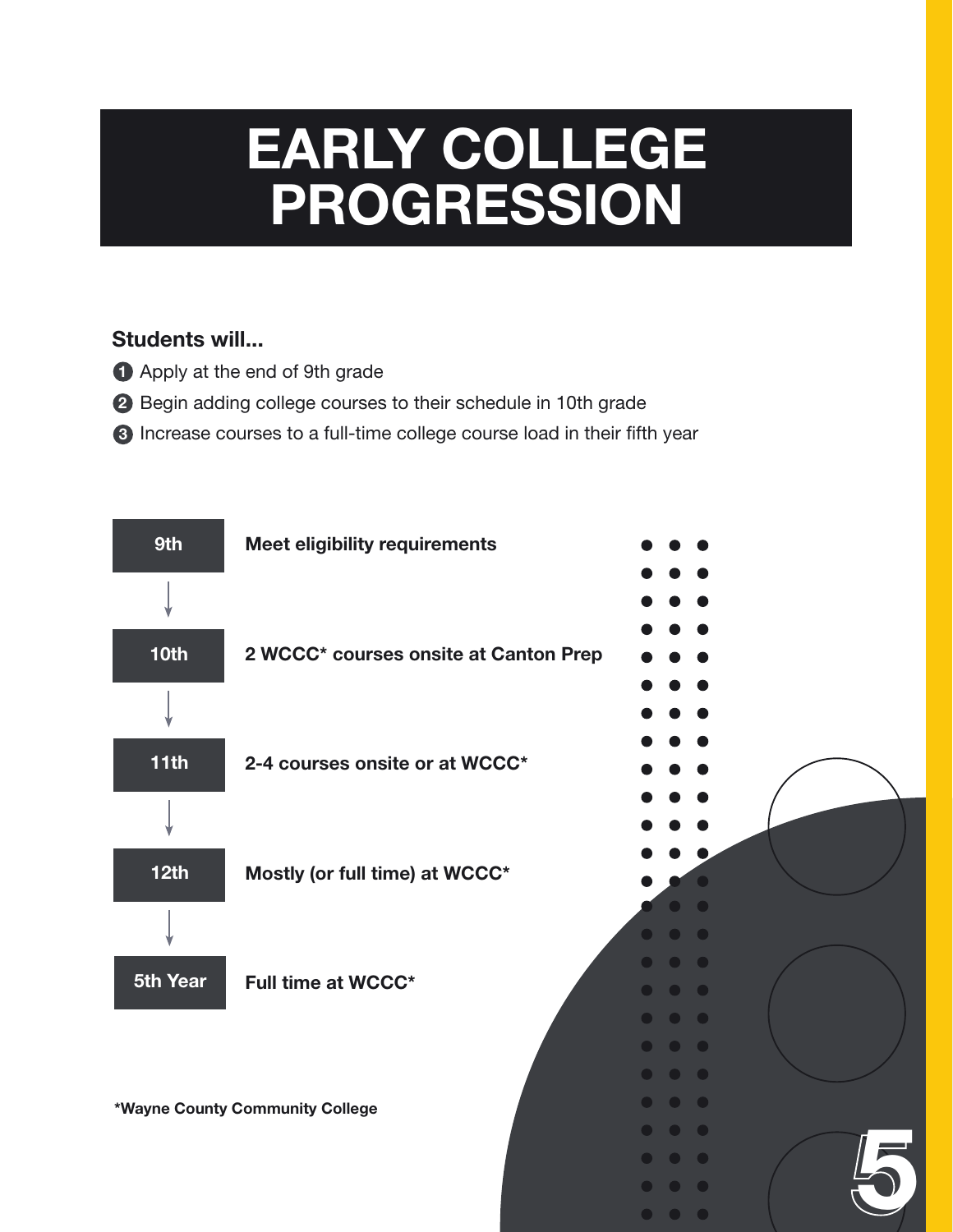## MIDDLE SCHOOL CORE ACADEMIC PROGRAM

| <b>SUBJECT AREA</b><br>7 <sup>TH</sup> GRADE  |                                                                                                                         | 8 <sup>TH</sup> GRADE                                                  |  |  |
|-----------------------------------------------|-------------------------------------------------------------------------------------------------------------------------|------------------------------------------------------------------------|--|--|
| <b>Science</b>                                | <b>Environmental Science</b>                                                                                            | Life Science<br>Biology 9 <sup>*</sup>                                 |  |  |
| <b>Math</b>                                   | Integrated Math I<br><b>Integrated Math II</b><br>Algebra I*                                                            | Integrated Math II<br>Algebra I*<br>Geometry*                          |  |  |
| <b>World Language</b>                         | Spanish 1*                                                                                                              | Spanish 1-2*                                                           |  |  |
| <b>English</b>                                | English I<br>English II                                                                                                 | English II<br>English 9*                                               |  |  |
| <b>History &amp; Social</b><br><b>Studies</b> | <b>Integrated American History</b>                                                                                      | <b>Integrated World History</b><br>World History*<br>AP World History* |  |  |
| <b>Visual Arts</b>                            | Foundational Art*                                                                                                       | Foundational Art*<br>2D/3D Art*                                        |  |  |
| <b>Performing Arts</b>                        | Beginning Band & Choir                                                                                                  | Beginning Band & Choir<br>HS Concert Band & Choir*                     |  |  |
| <b>Physical</b><br><b>Education</b>           | <b>PE</b>                                                                                                               | <b>PE</b><br>HS PE/Health*                                             |  |  |
| <b>Other Electives</b>                        | TBD (Many)                                                                                                              | TBD (Many)                                                             |  |  |
| <b>Advisory/Moral</b><br><b>Focus</b>         | 7th Grade                                                                                                               | 8th Grade                                                              |  |  |
| <b>Afternoon</b><br><b>Electives</b>          | Student Council, National Honor Society, Environmental Club,<br>Weight Training, Robotics, Drama Club, Creative Writing |                                                                        |  |  |

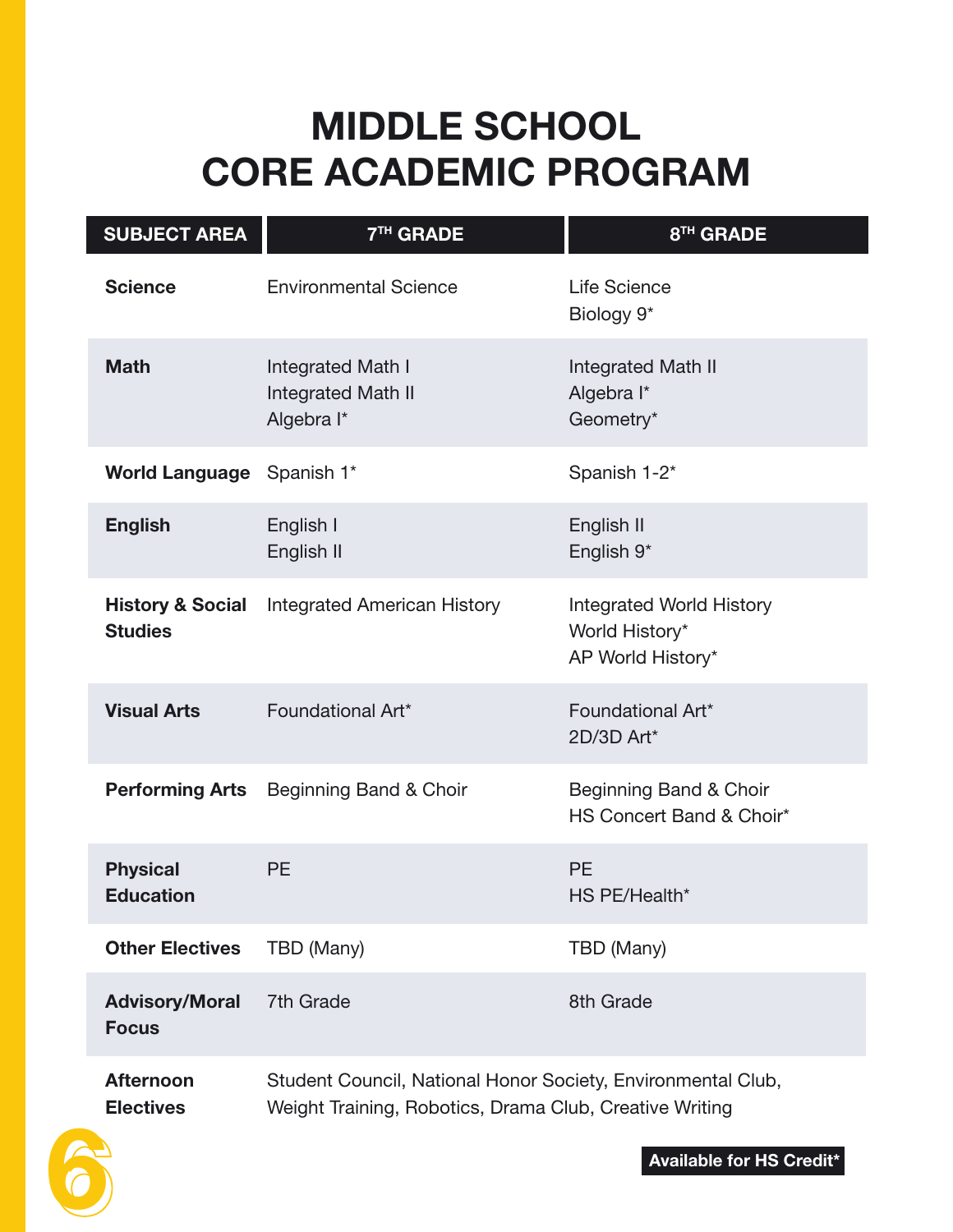## HIGH SCHOOL CORE ACADEMIC PROGRAM

| <b>SUBJECT</b><br><b>AREA</b>                  | 9 <sup>TH</sup> GRADE                     | 10TH GRADE                                                     | 11 <sup>TH</sup> GRADE                                                      | 12 <sup>TH</sup> GRADE                                                                     |
|------------------------------------------------|-------------------------------------------|----------------------------------------------------------------|-----------------------------------------------------------------------------|--------------------------------------------------------------------------------------------|
| <b>Science</b>                                 | <b>Biology</b>                            | Chemistry<br>AP Biology*<br>AP Chemistry*<br>AP Environmental* | Human Anatomy<br>AP/College<br>Science*                                     | Human Anatomy<br>AP/College<br>Science*                                                    |
| <b>Math</b>                                    | Algebra 1<br>Geometry<br>Algebra 2        | Geometry<br>Algebra 2<br><b>Pre-Calculus</b>                   | Algebra 2<br><b>Pre-Calculus</b><br>AP Stats/<br>Calculus*                  | <b>Pre-Calculus</b><br><b>Survey of College</b><br>Math<br>AP/College<br>Math <sup>*</sup> |
| <b>World</b><br>Language                       | Spanish 1 - 3                             | Spanish 2 - 3<br><b>AP Spanish</b><br>Language*                | Spanish 3<br><b>AP Spanish</b><br>Language*                                 | <b>AP Spanish</b><br>Language*                                                             |
| <b>English</b>                                 | English 9 - 10                            | English 10 - 11                                                | English 11<br>AP Language/<br>College English*                              | English 12<br>AP Literature/<br>College English*                                           |
| <b>History</b><br>and Social<br><b>Studies</b> | <b>World History</b><br>AP World History* | Civics /<br>Economics<br>AP Government*                        | U.S. History<br>AP/College U.S.<br>History*                                 | <b>AP/College Social</b><br>Studies*                                                       |
| <b>Visual Arts</b>                             | <b>Foundational Art</b><br>2D/3D Art      | 2D/3D Art<br>Media Design                                      | 2D/3D Art<br>Media Design<br>AP Studio Art/<br><b>College Fine</b><br>Arts* | 2D/3D Art<br>Media Design<br><b>AP/College Fine</b><br>Arts*                               |
| <b>Performing</b><br><b>Arts</b>               | <b>Band &amp; Choir</b>                   | <b>Band &amp; Choir</b>                                        | <b>Band &amp; Choir</b>                                                     | <b>Band &amp; Choir</b>                                                                    |

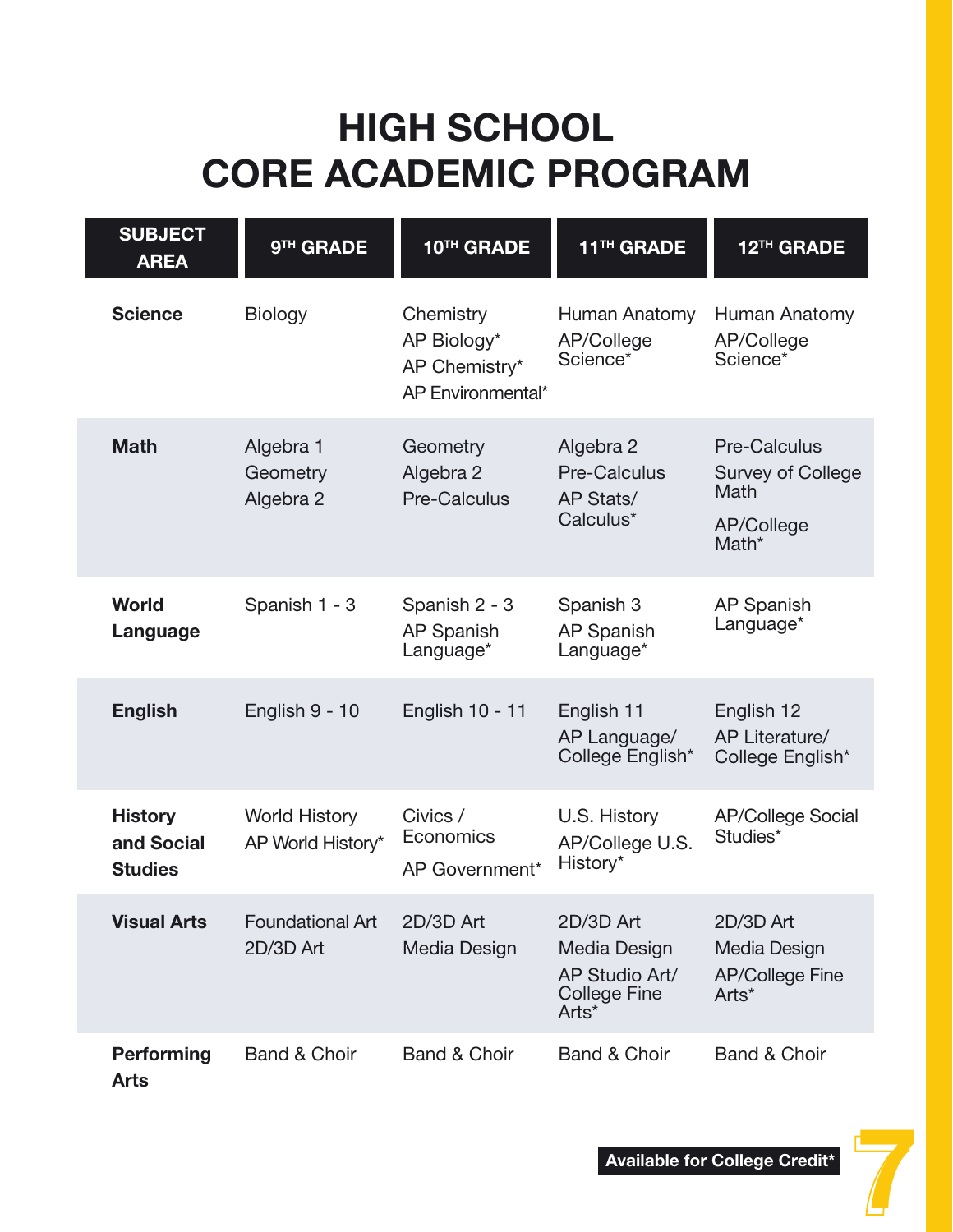| <b>SUBJECT</b><br><b>AREA</b>                  | 9 <sup>TH</sup> GRADE                                             | 10 <sup>TH</sup> GRADE                                            | 11 <sup>TH</sup> GRADE                                                              | 12 <sup>TH</sup> GRADE                                                              |
|------------------------------------------------|-------------------------------------------------------------------|-------------------------------------------------------------------|-------------------------------------------------------------------------------------|-------------------------------------------------------------------------------------|
| <b>Physical</b><br>Education/<br><b>Health</b> | PE/Health                                                         | PE/Health<br>Advanced PE                                          | PE/Health<br>Advanced PE <sup>*</sup>                                               | PE/Health<br>Advanced PE <sup>*</sup>                                               |
| <b>Other</b><br>Electives*                     | Early College*<br>Programming<br>Game Design<br><b>Web Design</b> | Early College*<br>Programming<br>Game Design<br><b>Web Design</b> | AP Psychology*<br>College<br>Humanities and<br><b>Career Technical</b><br>Pathways* | AP Psychology*<br>College<br>Humanities and<br><b>Career Technical</b><br>Pathways* |
| Advisory/<br><b>Moral Focus</b>                | 9th Grade                                                         | 10th Grade                                                        | 11th Grade                                                                          | 12th Grade                                                                          |

Available for College Credit\*

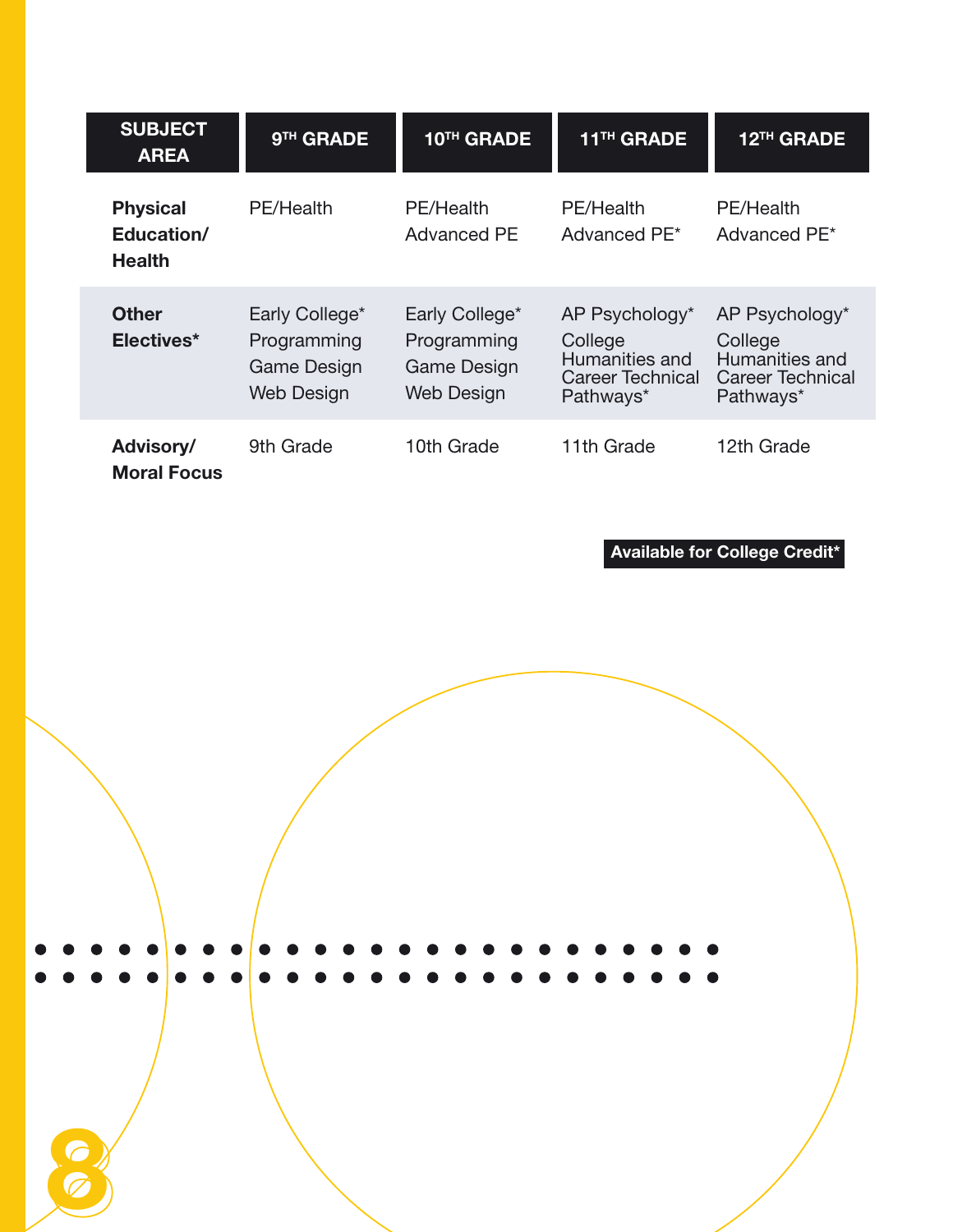#### MIDDLE SCHOOL ELECTIVES CURRENTLY AVAILABLE FOR HS CREDIT

- 2D/3D Art
- Advanced Physical Fitness
- American Sign Language
- Concert Band
- Concert Choir
- Foundational Art
- Intro Choir
- Intro to Computer Science
- Media Design
- Physical Fitness/Health
- Spanish
- Video Game Design
- Web Design

#### ADVANCED COURSEWORK HIGH SCHOOL AP & COLLEGE OPPORTUNITIES

- Biology
- Calculus AB
- Calculus BC
- Chemistry
- Computer Science
- English Language
- English Literature
- Environmental Science
- Macroeconomics
- Microeconomics
- Music Theory
- Physics
- Psychology
- Spanish Language
- Statistics
- Studio Art

• U.S. Government/Politics

 $\bullet$ 

 $\bullet$  $\blacksquare$  $\blacksquare$  $\bullet$  $\bullet$ 

9

 $\bullet$ ⊂

 $\bullet$  $\bullet$  $\blacksquare$  $\bullet$  $\bullet$  $\bullet$  $\bullet$  $\bullet$  $\bullet$  $\bullet$  $\bullet$  $\bullet$ Г  $\bullet$  $\bullet$  $\bullet$ 

- U.S. History
- World History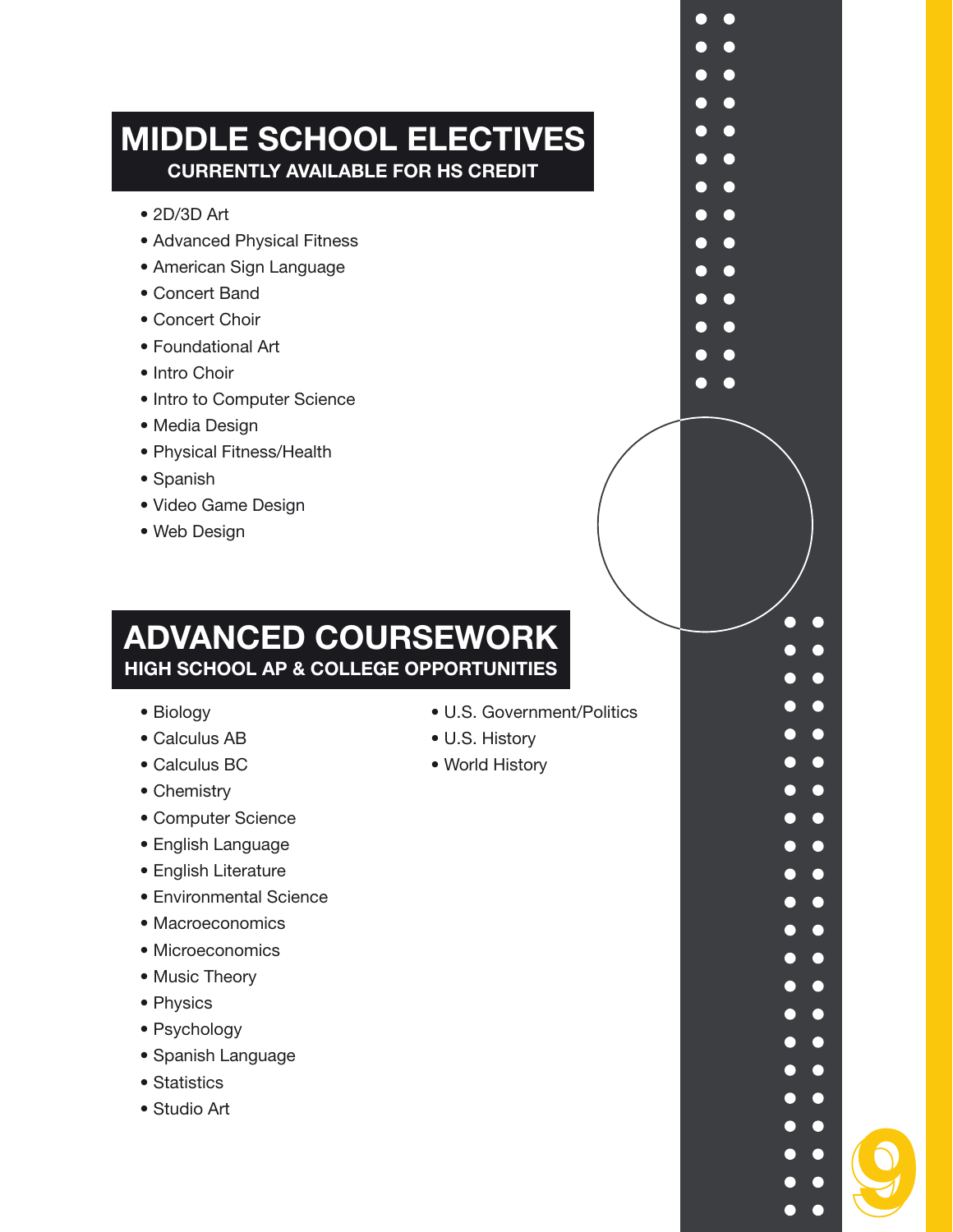### EXTRACURRICULAR **OPPORTUNITIES**

#### Based on student interest and staff sponsor availability

- Alliance of Empowered Women
- Anime Club
- Chess Club
- Creative Writing
- Drama
- Health Occupation Students of America
- International Cultures Club
- Key Club
- League of Extraordinary Gentlemen
- National Honor Society
- Personal Finance
- Robotics

## ATHLETIC OPPORTUNITIES

- Boys & Girls Basketball
- Boys & Girls Bowling
- Boys & Girls Cross Country
- Boys & Girls Soccer
- Boys Baseball
- Cheer (Club)
- Girls Softball
- Girls Volleyball



- Strategy Games
- Student Council

 $\bullet\quad \bullet$  $\bullet$  $\bullet$   $\bullet$  $\bullet\quad \bullet$  $\bullet\quadbullet$  $\bullet\quad \bullet$  $\bullet\quad \bullet$  $\bullet\quad \bullet$  $\bullet\quadbullet$  $\bullet\quad \bullet$  $\bullet\quad \bullet$  $\bullet$ **O**  $\bullet$ 

• Yearbook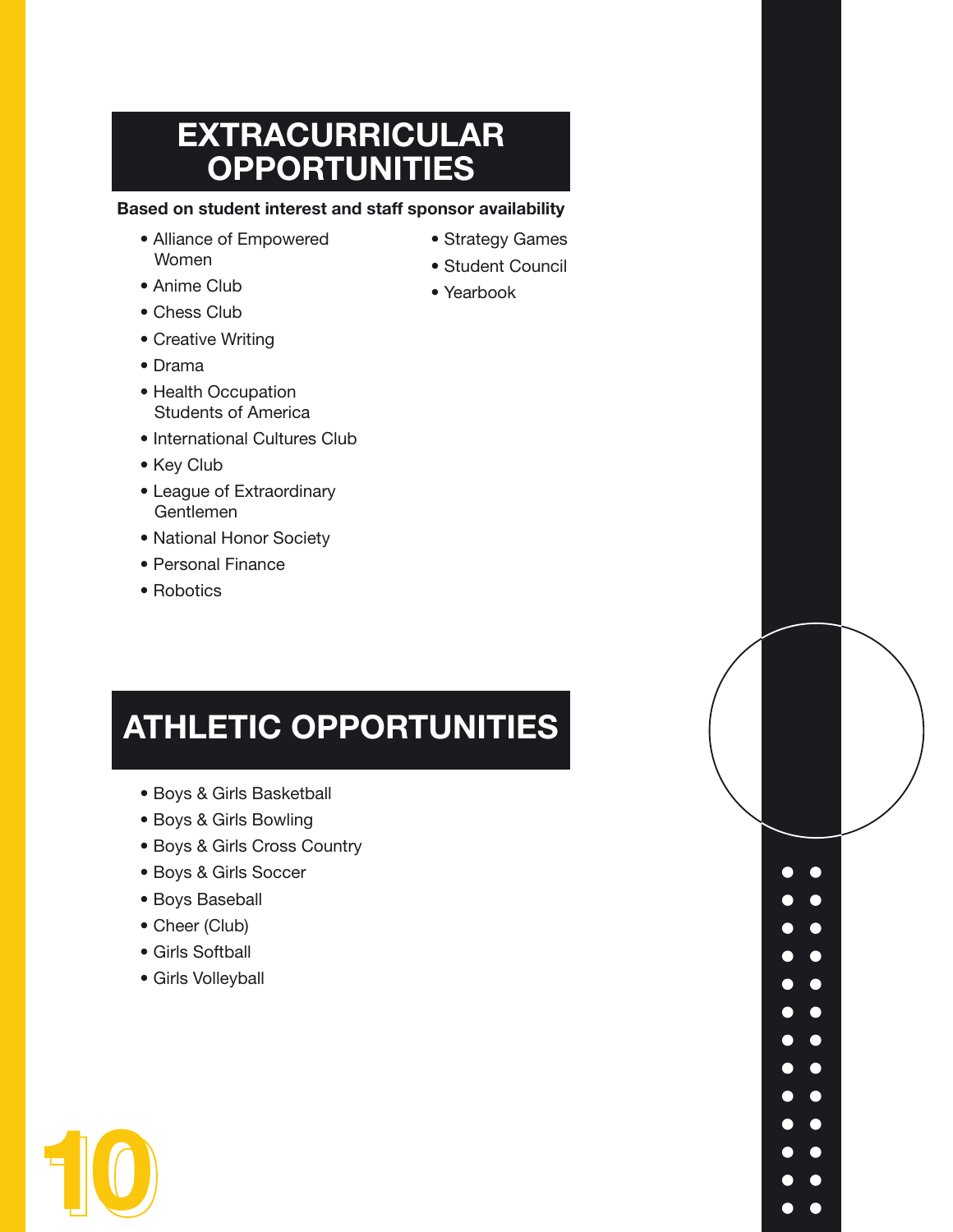## SOCIAL EVENTS

- 8th Grade Field Trip
- Art & Science Fairs
- Awards Banquet and Student Recognition Events
- Band Concerts
- Choir Concerts
- College Visits
- Day of Service
- Electives
- Field Trips
- Homecoming/Spirit Events
- Middle School Dances
- Multicultural Events
- New Family Events
- NJHS Sponsored Activities
- Off-Site Reward Trips
- Parent/Student Fun Events
- Pep Rallies
- Summer/Fall Camp \*before school
- Talent Show
- Welcome Back Picnic

### COMMUNITY SERVICE **OPPORTUNITIES**

- Canton Community Foundation
- Canton Goodfellows
- Canton Parks & Recreation
- Canton Senior Center
- Community Living Services
- Council in Aging
- First Step
- FirstWorks FreeStore
- Gleaners Food Pantry
- Growing Hope: Hands on the Farm
- Habitat for Humanity
- Hands of Light in Action
- Harvest Loves Food Pantry
- Michigan Humane Society (Westland)
- Open Door Food Ministry
- Plymouth Parks & Recreation
- Plymouth YMCA
- Plymouth-Canton Clothing Bank
- Starfish Child & Family Services
- United Way
- Veteran's Haven
- Waltonwood Carriage Park
- Wayne County Family Shelter

11